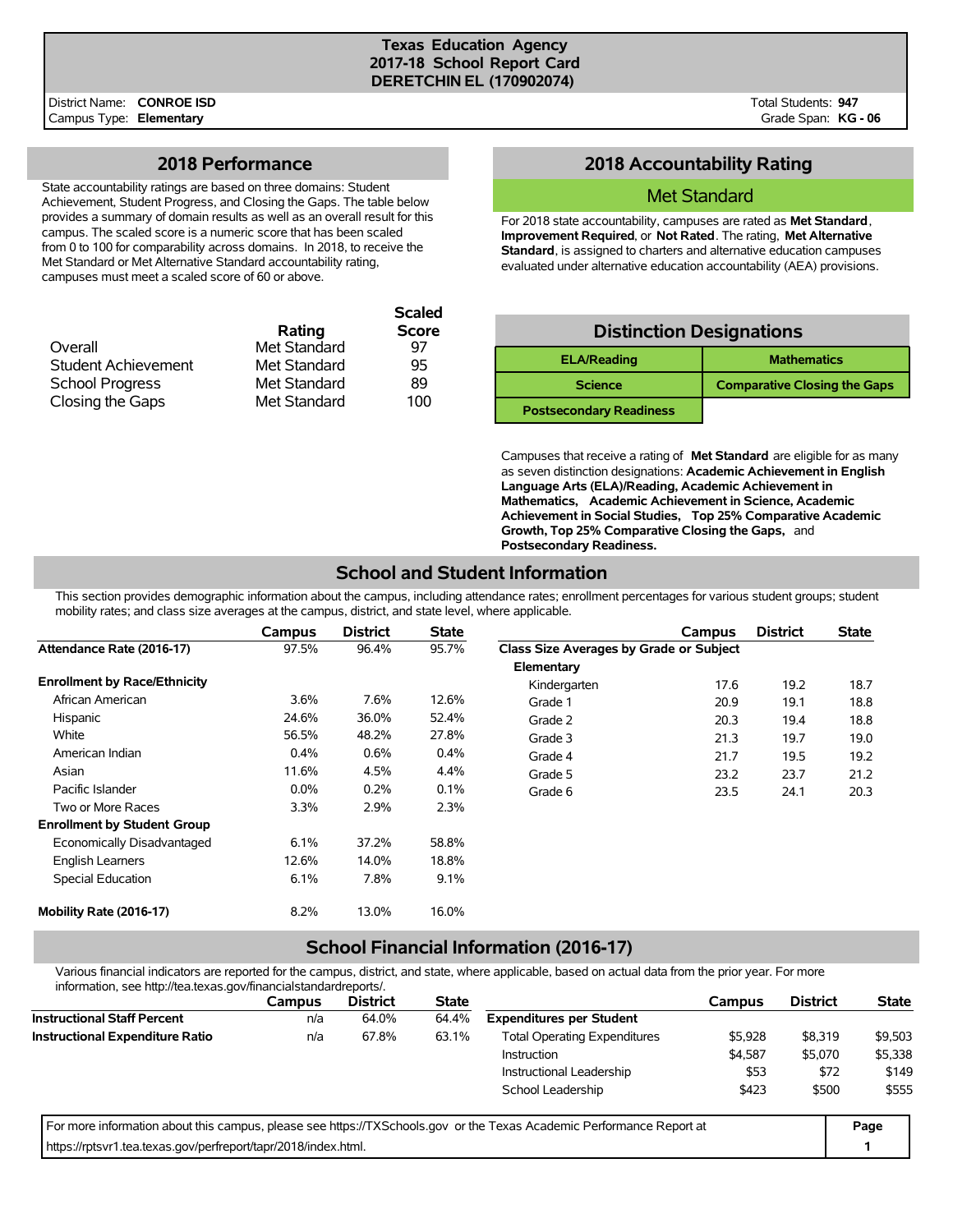2017-18 School Report Card **CONROE ISD**

### Texas Education Agency **DERETCHIN EL (170902074)**

|                                                                                |      |              |                 |     |                          |      |       |                          | Two or |                          |              |               |  |
|--------------------------------------------------------------------------------|------|--------------|-----------------|-----|--------------------------|------|-------|--------------------------|--------|--------------------------|--------------|---------------|--|
|                                                                                |      |              |                 |     | African                  |      |       | American                 |        | <b>Pacific</b>           | More         | Econ          |  |
|                                                                                |      | <b>State</b> | <b>District</b> |     | Campus American Hispanic |      | White | Indian                   | Asian  | <b>Islander</b>          | Races        | <b>Disadv</b> |  |
| STAAR Performance Rates at Approaches Grade Level or Above (All Grades Tested) |      |              |                 |     |                          |      |       |                          |        |                          |              |               |  |
| All Subjects                                                                   | 2018 | 77%          | 85%             | 96% | 95%                      | 94%  | 97%   | 100%                     | 97%    | $\overline{a}$           | 100%         | 90%           |  |
|                                                                                | 2017 | 75%          | 85%             | 97% | 98%                      | 94%  | 98%   | $\ast$                   | 97%    | L,                       | 100%         | 96%           |  |
| Reading                                                                        | 2018 | 74%          | 83%             | 97% | 100%                     | 94%  | 97%   | $\ast$                   | 97%    | $\overline{a}$           | 100%         | 94%           |  |
|                                                                                | 2017 | 72%          | 82%             | 97% | 100%                     | 92%  | 98%   | $\ast$                   | 98%    | $\overline{a}$           | 100%         | 100%          |  |
| Mathematics                                                                    | 2018 | 81%          | 89%             | 98% | 100%                     | 96%  | 99%   | $\ast$                   | 98%    | $\overline{\phantom{a}}$ | 100%         | 92%           |  |
|                                                                                | 2017 | 79%          | 88%             | 99% | 100%                     | 97%  | 99%   | $\ast$                   | 98%    | $\overline{a}$           | 100%         | 96%           |  |
| Writing                                                                        | 2018 | 66%          | 75%             | 89% | $\ast$                   | 86%  | 91%   | $\overline{a}$           | 94%    | $\overline{a}$           | $\ast$       | $\ast$        |  |
|                                                                                | 2017 | 67%          | 75%             | 89% |                          | 86%  | 90%   | $\ast$                   | 87%    |                          | $\ast$       |               |  |
| Science                                                                        | 2018 | 80%          | 88%             | 94% | *                        | 93%  | 94%   | $\ast$                   | 94%    |                          | $\ast$       | $\ast$        |  |
|                                                                                | 2017 | 79%          | 88%             | 98% | $\ast$                   | 100% | 97%   | $\overline{\phantom{a}}$ | 100%   |                          | $\ast$       | $\ast$        |  |
| STAAR Performance Rates at Meets Grade Level or Above (All Grades Tested)      |      |              |                 |     |                          |      |       |                          |        |                          |              |               |  |
| All Subjects                                                                   | 2018 | 48%          | 62%             | 84% | 77%                      | 77%  | 86%   | 100%                     | 91%    |                          | 94%          | 67%           |  |
|                                                                                | 2017 | 45%          | 61%             | 84% | 68%                      | 76%  | 86%   | $\ast$                   | 90%    | $\overline{\phantom{a}}$ | 92%          | 54%           |  |
| Reading                                                                        | 2018 | 46%          | 59%             | 83% | 76%                      | 79%  | 82%   | $\ast$                   | 92%    | $\overline{a}$           | 92%          | 70%           |  |
|                                                                                | 2017 | 44%          | 59%             | 84% | 64%                      | 78%  | 86%   | $\ast$                   | 88%    | $\blacksquare$           | 97%          | 57%           |  |
| Mathematics                                                                    | 2018 | 50%          | 64%             | 89% | 88%                      | 80%  | 92%   | $\ast$                   | 91%    | $\overline{a}$           | 96%          | 73%           |  |
|                                                                                | 2017 | 46%          | 63%             | 90% | 72%                      | 83%  | 92%   | $\ast$                   | 95%    | L,                       | 97%          | 57%           |  |
| Writing                                                                        | 2018 | 41%          | 51%             | 73% | $\ast$                   | 57%  | 74%   | $\overline{\phantom{a}}$ | 94%    |                          | $\pmb{\ast}$ | $\ast$        |  |
|                                                                                | 2017 | 36%          | 45%             | 62% | $\ast$                   | 44%  | 68%   | $\ast$                   | 67%    |                          | $\ast$       | $\ast$        |  |
| Science                                                                        | 2018 | 51%          | 66%             | 81% | $\ast$                   | 72%  | 85%   | $\ast$                   | 81%    |                          | $\ast$       | $\ast$        |  |
|                                                                                | 2017 | 49%          | 67%             | 84% | $\ast$                   | 78%  | 87%   | $\overline{a}$           | 100%   |                          | $\ast$       | $\ast$        |  |
| STAAR Performance Rates at Masters Grade Level (All Grades Tested)             |      |              |                 |     |                          |      |       |                          |        |                          |              |               |  |
| All Subjects                                                                   | 2018 | 22%          | 34%             | 60% | 51%                      | 48%  | 61%   | 78%                      | 75%    |                          | 67%          | 41%           |  |
|                                                                                | 2017 | 20%          | 32%             | 62% | 45%                      | 51%  | 64%   | $\ast$                   | 74%    | $\overline{\phantom{a}}$ | 71%          | 29%           |  |
| Reading                                                                        | 2018 | 19%          | 30%             | 60% | 53%                      | 49%  | 60%   | $\ast$                   | 80%    | L,                       | 65%          | 48%           |  |
|                                                                                | 2017 | 19%          | 30%             | 63% | 52%                      | 52%  | 65%   | $\ast$                   | 75%    | $\overline{\phantom{a}}$ | 74%          | 25%           |  |
| Mathematics                                                                    | 2018 | 24%          | 37%             | 67% | 53%                      | 53%  | 71%   | $\ast$                   | 81%    | $\overline{\phantom{a}}$ | 77%          | 46%           |  |
|                                                                                | 2017 | 22%          | 36%             | 69% | 52%                      | 56%  | 71%   | $\ast$                   | 84%    | $\overline{\phantom{a}}$ | 81%          | 36%           |  |
| Writing                                                                        | 2018 | 13%          | 19%             | 31% | $\ast$                   | 25%  | 25%   |                          | 56%    |                          | $\ast$       | $\ast$        |  |
|                                                                                | 2017 | 11%          | 17%             | 29% | $\ast$                   | 21%  | 33%   | $\ast$                   | 40%    |                          | $\ast$       | $\ast$        |  |
| Science                                                                        | 2018 | 23%          | 36%             | 55% | *                        | 42%  | 62%   | $\ast$                   | 56%    |                          | $\ast$       | $\ast$        |  |
|                                                                                | 2017 | 19%          | 33%             | 60% | $\ast$                   | 59%  | 62%   | $\overline{\phantom{a}}$ | 58%    |                          | $\ast$       | $\ast$        |  |
| Academic Growth Score (All Grades Tested)                                      |      |              |                 |     |                          |      |       |                          |        |                          |              |               |  |
| All Subjects                                                                   | 2018 | 69           | 73              | 81  | 80                       | 79   | 80    | *                        | 94     |                          | 85           | 81            |  |
| Reading                                                                        | 2018 | 69           | 71              | 76  | 68                       | 78   | 73    | $\ast$                   | 93     |                          | 72           | 76            |  |
| Mathematics                                                                    | 2018 | 70           | 75              | 86  | 93                       | 80   | 86    | $\ast$                   | 95     |                          | 97           | 85            |  |

For more information about this campus, please see https://TXSchools.gov or the Texas Academic Performance Report at **Page** https://rptsvr1.tea.texas.gov/perfreport/tapr/2018/index.html. **2**

'?' Indicates that the data for this item were statistically improbable, or were reported outside a reasonable range. "Indicates zero observations reported for this group. '\*' Indicates results are masked due to small numbers to protect student confidentiality. 'n/a' Indicates data reporting is not applicable for this group.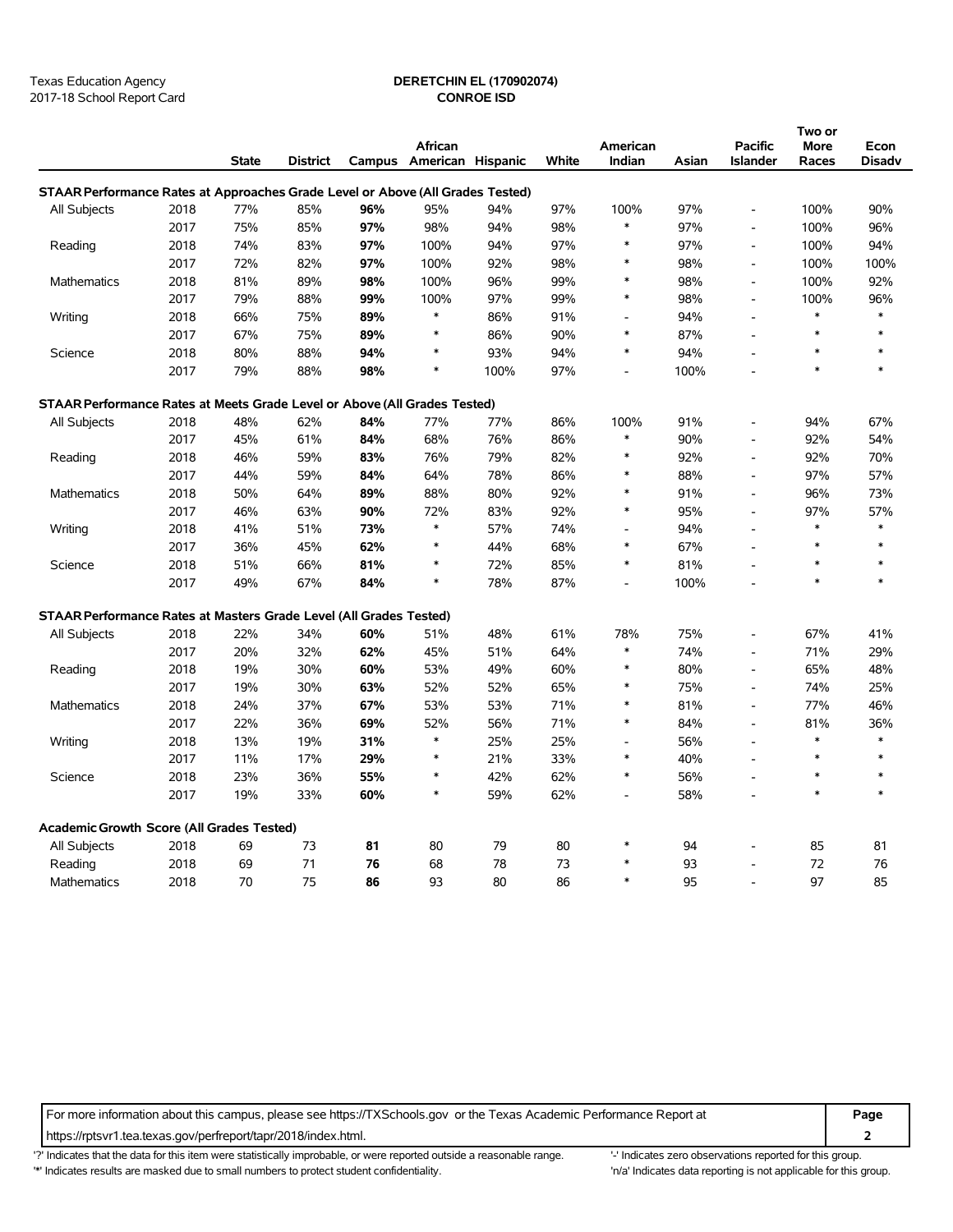## Texas Education Agency **DERETCHIN EL (170902074)**

|                                                                       |      |              |          |                          | African                  |        |        | American |        | <b>Pacific</b>  | Two or<br><b>More</b> | Econ          |
|-----------------------------------------------------------------------|------|--------------|----------|--------------------------|--------------------------|--------|--------|----------|--------|-----------------|-----------------------|---------------|
|                                                                       |      | <b>State</b> | District | Campus American Hispanic |                          |        | White  | Indian   | Asian  | <b>Islander</b> | Races                 | <b>Disadv</b> |
| Progress of Prior-Year Non-Proficient Students                        |      |              |          |                          |                          |        |        |          |        |                 |                       |               |
| Sum of Grades 4-8                                                     |      |              |          |                          |                          |        |        |          |        |                 |                       |               |
| Reading                                                               | 2018 | 38%          | 41%      | 70%                      | $\overline{\phantom{a}}$ | 73%    | 71%    |          | ∗      |                 | $\ast$                |               |
|                                                                       | 2017 | 35%          | 35%      | 50%                      |                          | $\ast$ | 80%    |          |        |                 |                       |               |
| Mathematics                                                           | 2018 | 47%          | 52%      | 78%                      |                          | ∗      | ∗      |          | $\ast$ |                 |                       |               |
|                                                                       | 2017 | 43%          | 48%      | 75%                      | *                        | $\ast$ | $\ast$ |          |        |                 |                       |               |
| <b>Students Success Initiative</b>                                    |      |              |          |                          |                          |        |        |          |        |                 |                       |               |
| <b>Grade 5 Reading</b>                                                |      |              |          |                          |                          |        |        |          |        |                 |                       |               |
| Students Meeting Approaches Grade Level on First STAAR Administration |      |              |          |                          |                          |        |        |          |        |                 |                       |               |
|                                                                       | 2018 | 79%          | 85%      | 97%                      | 100%                     | 95%    | 99%    | $\ast$   | 88%    |                 | 100%                  | 100%          |
| <b>Students Requiring Accelerated Instruction</b>                     |      |              |          |                          |                          |        |        |          |        |                 |                       |               |
|                                                                       | 2018 | 21%          | 15%      | 3%                       | $\ast$                   | $\ast$ | $\ast$ | 0%       | $\ast$ |                 | $\ast$                | $\ast$        |
| <b>STAAR Cumulative Met Standard</b>                                  |      |              |          |                          |                          |        |        |          |        |                 |                       |               |
|                                                                       | 2018 | 84%          | 88%      | 97%                      | 100%                     | 95%    | 99%    | *        | 88%    |                 | 100%                  | 100%          |
| <b>Grade 5 Mathematics</b>                                            |      |              |          |                          |                          |        |        |          |        |                 |                       |               |
| Students Meeting Approaches Grade Level on First STAAR Administration |      |              |          |                          |                          |        |        |          |        |                 |                       |               |
|                                                                       | 2018 | 85%          | 91%      | 98%                      | $\ast$                   | 98%    | 99%    | *        | 100%   |                 | 100%                  | 92%           |
| <b>Students Requiring Accelerated Instruction</b>                     |      |              |          |                          |                          |        |        |          |        |                 |                       |               |
|                                                                       | 2018 | 15%          | 9%       | $\star$                  | $\ast$                   | *      | $\ast$ | $\ast$   | $\ast$ |                 | $\ast$                |               |
| <b>STAAR Cumulative Met Standard</b>                                  |      |              |          |                          |                          |        |        |          |        |                 |                       |               |
|                                                                       | 2018 | 90%          | 94%      | 99%                      | 100%                     | 98%    | 99%    | $\ast$   | 100%   |                 | 100%                  | 100%          |

For more information about this campus, please see https://TXSchools.gov or the Texas Academic Performance Report at **Page** https://rptsvr1.tea.texas.gov/perfreport/tapr/2018/index.html. **3**